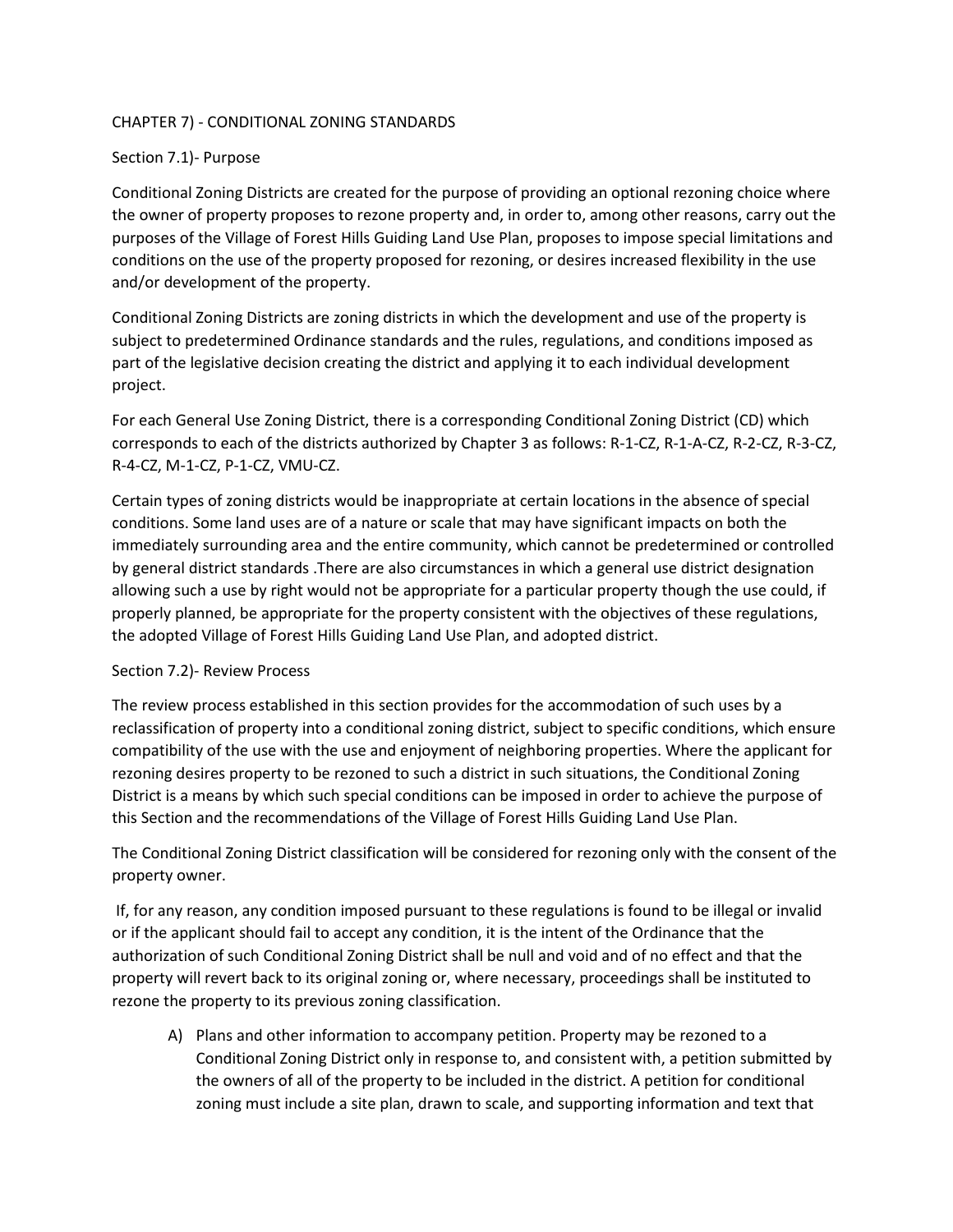specifies the actual use or uses intended for the property and any rules, regulations and conditions that, in addition to all predetermined requirements, will govern the development and use of the property.

- B) Approval of conditional zoning district. Conditional Zoning District decisions are a legislative process subject to judicial review using the same procedures and standard of review as applicable to general use district zoning decisions. Conditional Zoning District decisions shall be made in consideration of identified relevant adopted land use plans for the area, including, but not limited to, the Village of Forest Hills Guiding Land Use Plan and other landuse policy documents.
- C) Conditions to approval of petition. In approving a petition for the reclassification of property to a Conditional Zoning District, the Village of Forest Hills Planning Board may recommend, and the Village Council may request that reasonable and appropriate conditions be attached to the approval of the petition.

Conditions and site-specific standards shall be limited to those that address the conformance of the development and use of the site to Village ordinances and the Guiding Land Use Plan or other land use policy, that address the impacts reasonably expected to be generated by the development or use of the site. Any such conditions should relate to the impact of the proposed use on surrounding property, support facilities (such as parking areas and driveways), pedestrian and vehicular circulation systems, screening and buffering areas, timing of development, road and right-of -way improvements, water and sewer improvements, stormwater drainage, provision of open space, and other matters that the Village Council may find appropriate or the applicant may propose. Such conditions to approval of the petition may include dedication to the Village, County, State, or public entity, as appropriate, of any rights-of -way or easement for roads, pedestrian facilities, water, sewer, or other public utilities necessary to serve the proposed development. The applicant shall have a reasonable opportunity to consider and respond to any such conditions prior to final action by the Village Council. Only those conditions mutually approved by the Village Council and the applicant may be incorporated into the petition.

The Village Council may consider deviations from certain, specified standards of the Village Mixed- Use Conditional Zoning District. In considering proposed deviations, the Village Council must find that the deviations are necessitated by conditions that are peculiar to the development site, that the resulting development project would be in harmony with the general purpose and intent of the specified standard, would advance adopted plans of the Village, would be visually and functionally compatible with the surrounding area, would not be injurious to the public health, safety, and welfare, and would not be detrimental to the value of adjoining properties and associated uses.

D) Effect of approval. If a petition for conditional zoning is approved, the development and use of the property shall be governed by the existing Ordinance requirements applicable to the district's category, the approved site plan for the district, and any additional approved rules, regulations, and conditions, all of which shall constitute zoning regulations for the approved district and are binding on the property as an amendment to these regulations and to the Village of Forest Hills Official Zoning Map. Only those uses and structures indicated in the approved petition and site plan shall be allowed on the subject property. A change of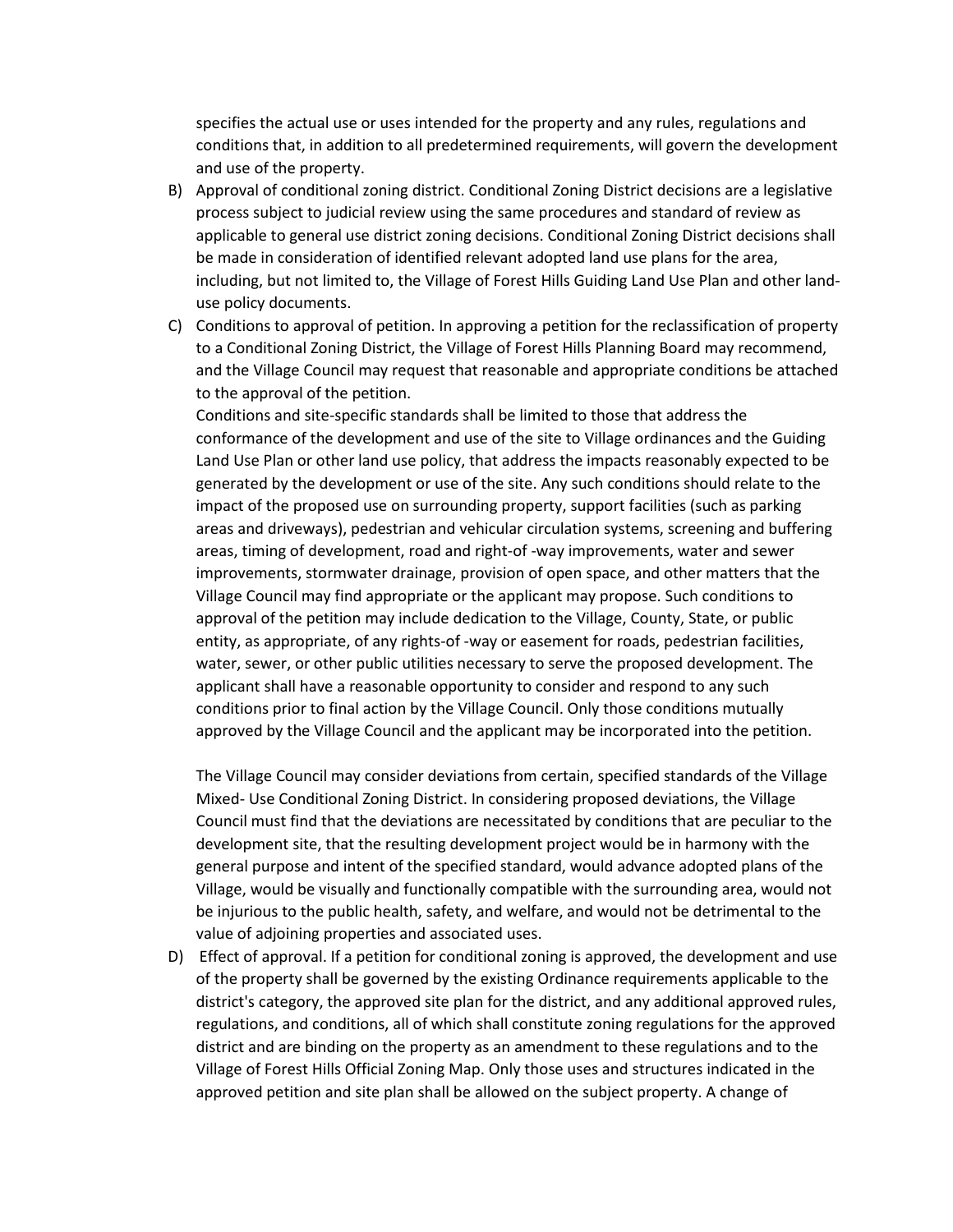location of the structures may be authorized pursuant to Section 602.E. Alterations to Approval. Changes to the site plan layout shall not increase the number of structures. Following the approval of the petition for a Conditional Zoning District, the subject property shall be identified on the Official Zoning Map by the appropriate district designation. A conditional zoning shall be identified by the same designation as the underlying general district followed by the letters "CZ" (for example, "R-1-CZ").

E) Alterations to approval. Except as provided herein, changes to an approved petition or to the conditions attached to the approved petition shall be treated the same as amendments to these regulations or to the Official Zoning Map and shall be processed in accordance with the procedures of the Ordinance.

The Jackson County Planning Director or his/her designee shall recommend an amendment to an approved site plan that shall be reviewed by the Village of Forest Hills Planning Board. The Village Council shall have the authority to approve the recommended amendment to an approved site plan.

The standard for recommending, and approving or denying such an amendment, shall be that the change does not materially alter the site plan or its conditions and that the change does not have a material impact upon abutting properties. Any recommendation and approval must be in writing stating the grounds for approval or denial. For nonresidential development, materiality shall constitute an increase in the intensity of the development is limited to ten percent of the approved structure size or 1,000 square feet, whichever is less. For residential development, increases in density are limited to ten percent of the development or no more than ten dwelling units, whichever is less. The Jackson County Planning Director and Village Council, however, shall have the discretion to decline to exercise the delegated authority either because of uncertainty about approval of the change pursuant to the standard or because Village of Forest Hill Planning Board consideration and a public hearing is deemed appropriate under the circumstances. If the Jackson County Planning Director or Village Council declines to exercise this authority, the applicant may request a map amendment as permitted Section 12.6)- Ordinance Amendments.

- F) Review of approval of a conditional zoning district. It is intended that property shall be reclassified to a Conditional Zoning District only in the event of firm plans to develop the property. Therefore, no sooner than three years after the date of approval of the petition, the Village Planning Board may examine the progress made toward developing the property in accordance with the approved petition and any conditions attached to the approval. If the Planning Board determines that progress has not been made in accordance with the approved petition and conditions, the Planning Board shall forward to the Village Council a report, which may recommend that the property not be rezoned or be classified to another district.
- G) Approval of a Conditional Use, and any associated conditions of approval, shall be granted by means of adoption of a site-specific development ordinance.

Section 7.3)- Conditional Zoning Process for Approval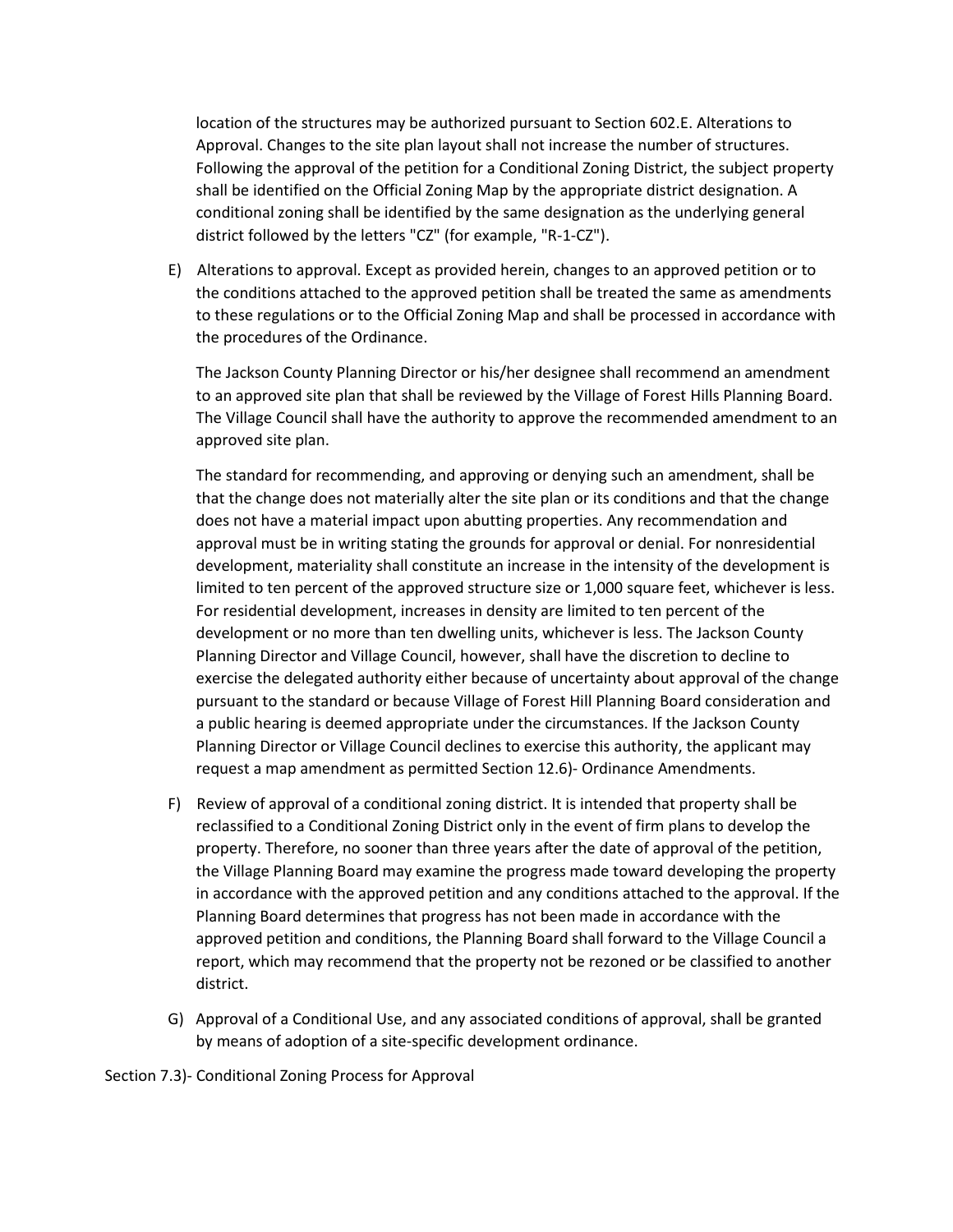A) Pre-application Conference

(1) Applicants must schedule a pre-submittal conference with the Jackson County Planning Director or his/her appointee (staff) to discuss site plan issues and submittal process.

B) Pre-application Submittal

(1) The applicant must submit a pre-application for staff review.

C) Pre-submittal Conference

(1) Applicants must schedule another conference with staff to discuss the results of the staff review, possible changes to the request, and public input meeting requirements.

D) Public Input Meeting-

Before a public meeting may be held on a petition for a conditional zoning district, the applicant must hold at least one (1) community meeting. The community meeting shall be held prior to any recommendation by the staff and prior to the Village of Forest Hill's Planning Board's consideration of the request.

(1) The following procedures must be met:

Based on the perceived impact of the proposal as determined by the Village of Forest Hills and the Jackson County Planning Director, the affected property owners will be notified by the applicant by letter. The applicant will work with County and Village staff to develop a list of property owners that should be contacted. Such notice shall be mailed to said property owners not less than ten (10) days prior to the date of the public input meeting and a certification of this mailing shall be submitted as part of the required report. The notice shall contain information regarding the time and location of the meeting as well as a description of the proposal.

- (2) A report of the meeting must be prepared by the applicant and should include, among other things, a listing of the following:
	- a. those persons and organizations contacted about the meeting,
	- b. the manner and date, time and location of the meeting,
	- c. a roster of persons in attendance at the meeting,
	- d. a summary of issues discussed at the meeting, and
	- e. a description of any changes to the rezoning petition as a result of the meeting.

E) Formal Submittal Requirements

Application packets must be complete in order to be processed and must be submitted 31 days prior to the Village of Forest Hills Planning Board meeting date. A complete submittal package consists of the following:

(1)Completed Village of Forest Hills Rezoning Application.

(2)Application fee (\$500)

 $(3)11 \times 17$  conceptual site plan drawn to scale (cannot be a reduced copy) along with 3 Copies of full-sized plan

(4)Public input meeting report (public input meeting reports shall include the information required in 2.D of this process).

(5)Site plans shall include the following information: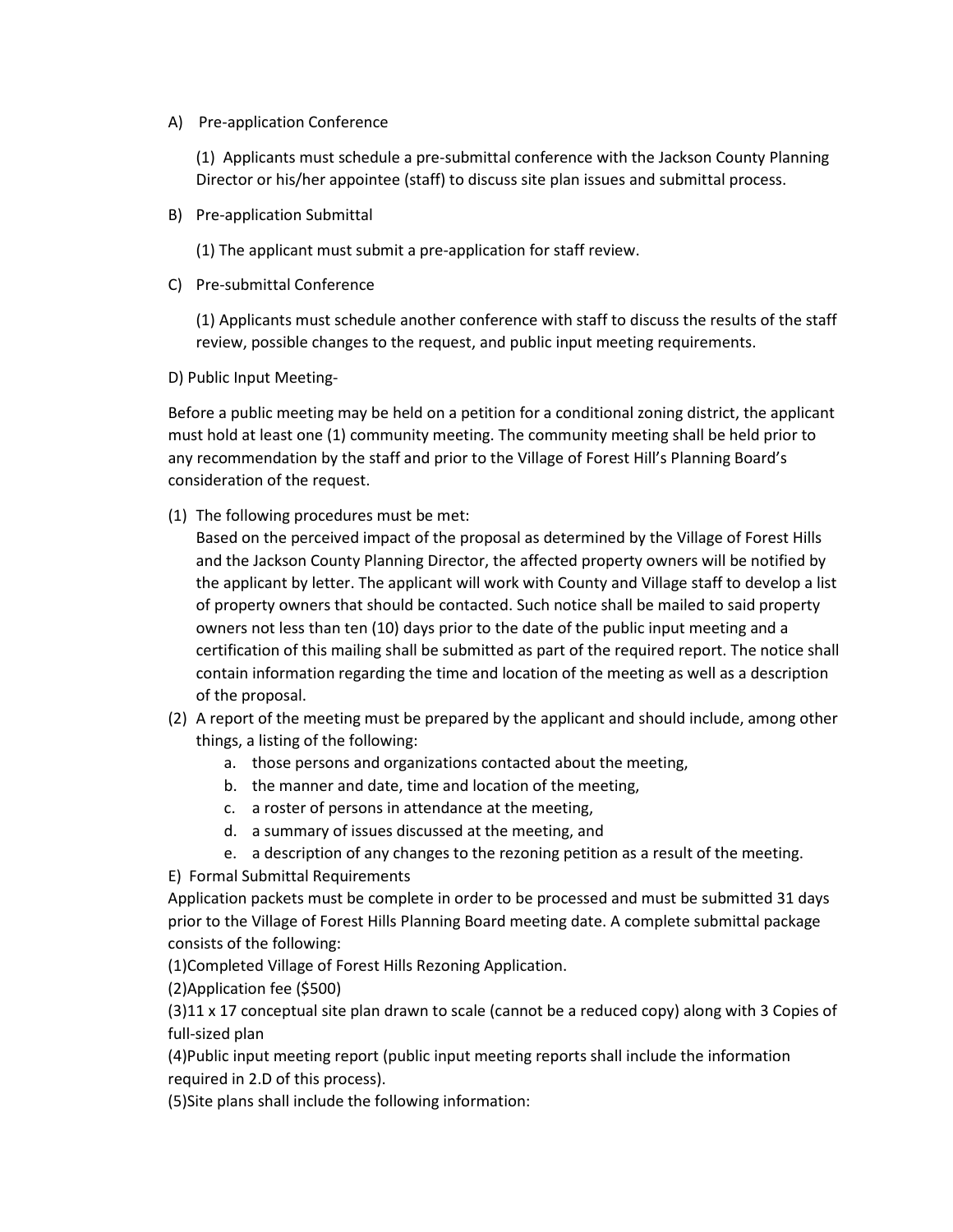- (a) Property to be developed, with surveyed property lines, topography (at a minimum contour interval), streams and other water bodies with corresponding buffers, floodplain as shown on the official Flood Hazard Boundary Maps for Jackson County, areas to which Jackson County's Mountain and Hillside Development district applies, delineation of watershed boundaries labeled with their respective classifications and impervious calculations.
- (b) Existing roads and utilities on and adjacent to the property, with rights-of -way and easements. Typical road cross sections.
- (c) Limits of land disturbance (grading)
- (d) Proposed buildings with description of total square footage, maximum height of buildings, and uses.
- (e) Proposed typical building elevations (to assure design is compatible with community and/or design standards).
- (f) Traffic, parking, and circulation plans, showing the proposed locations and arrangement of parking spaces and access points to adjacent streets including typical parking space dimensions and locations along with typical street cross sections. This shall include all existing and proposed points of access to public streets.
- (g) Identification of open space to be provided
- (h) Statement of responsibility for maintenance of open space (maintained by Property Owners Association (POA) or to be dedicated to Village)
- (i) Location of pedestrian facilities (sidewalks, trails, etc.)
- (j) Conceptual landscape plan with proposed plant list, all proposed setbacks, buffers, screening and landscaping required by this Chapter 9 of this Ordinance and proposed by the petitioner.
- (k) Identification of proposed phases with schedule for development of phases (provide for revision of schedule upon approval by staff)
- (l) The proposed phasing of the project.
- (m) The proposed number, location, type and size of all signs.
- (n) The location and description of any outdoor lighting.
- (o) A project narrative describing the project in which the developer must clearly articulate where design flexibility is being proposed / requested, how such flexibility is necessary given site constraints and / or community context, how she/he is providing a higher level of quality in exchange for requested flexibility, how such flexibility will advance adopted plans of the Village, and how the proposed design will meet the spirit and intent of this ordinance and the specific goals describe herein.
- F) Set Request on Planning Board Agenda The Village of Forest Hills Planning Board Chair will place the request on the Planning Board agenda and the applicant should attend this meeting.
- G) Adjoining Property Notification and Posting of Property The Village of Forest Hills (Clerk) has responsibility to notify the adjoining property owners of the public meeting held by the Planning Board. Owners of the property are generated through the most current Jackson County Tax Records. Planning staff will also post a rezoning sign on the property where rezoning is being requested.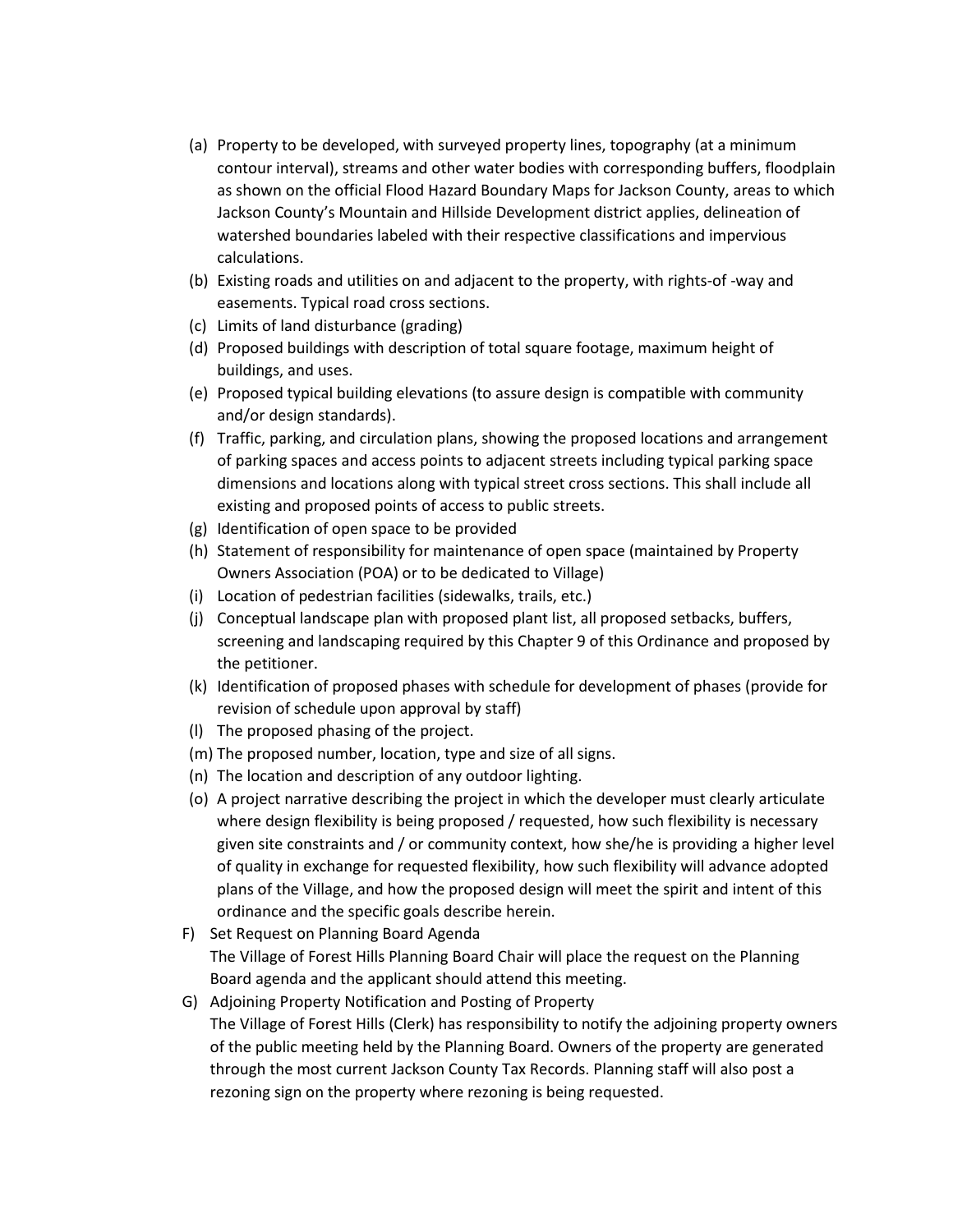## H) Planning Board Meeting

- Planning staff presents the conditional rezoning request to the Planning Board for their recommendation. The applicant should attend the Planning Board meeting to answer any questions the Planning Board or public may have about the project. The Planning Board may recommend approval, approval with conditions, denial or may defer their decision for 30 days. In approving a petition for the reclassification of a piece of property to a conditional zoning district, the Planning Board may recommend that reasonable and appropriate conditions be attached to approval of the petition. Any such conditions shall be limited to those that address conformance of the development plan and use of the site to applicable ordinances and adopted land development plans. Conditions should address the impacts reasonably expected to be generated by the development or use of the site.
- I) Adjoining Property Notification and Posting of Property After a recommendation has been given by the Planning Board, it is Planning Staff's responsibility to notify the local paper and the adjoining property owners of the public hearing held by the Village Council. Again, owners of the property are generated through the most current Jackson County Tax Records.
- J) Village Council Meeting

Once the Planning Board has made a recommendation, the conditional rezoning request is submitted to the Village Council for the public hearing. In approving a petition for the reclassification of a piece of property to a conditional zoning district, the Village Council may of its own accord require that reasonable and appropriate conditions be attached to approval of the petition. Any such conditions shall be limited to those that address the conformance of the development plan and use of the site to applicable ordinances and adopted land development plans. Conditions should address the impacts reasonably expected to be generated by the development or use of the site. The petitioner shall have a reasonable opportunity to consider and respond to any proposed conditions prior to final action by the Village Council. Only those conditions mutually agreed upon by the Village Council and the applicant, with input from the public, may be incorporated into the conditional zoning district. A final determination will be rendered by the Village Council.

Section 7.4)- Additional Conditional Zoning District Information Review

In evaluating an application for the establishment of a conditional zoning district, the Planning Board and the Village Council may consider the following:

- A) Adherence to the general policies and objectives of the adopted land use plan, particularly in relation to the proposed site and surrounding area;
- B) The potential impacts on the surrounding area, including but not limited to the absolute certainty the specific use(s), traffic, erosion, land values and the compatibility of land use activities.
- C) Spot zoning
	- (1)Size of tract;
	- (2) Compatibility with adopted plan;
	- (3) Public benefits and detriments of proposed rezoning; and